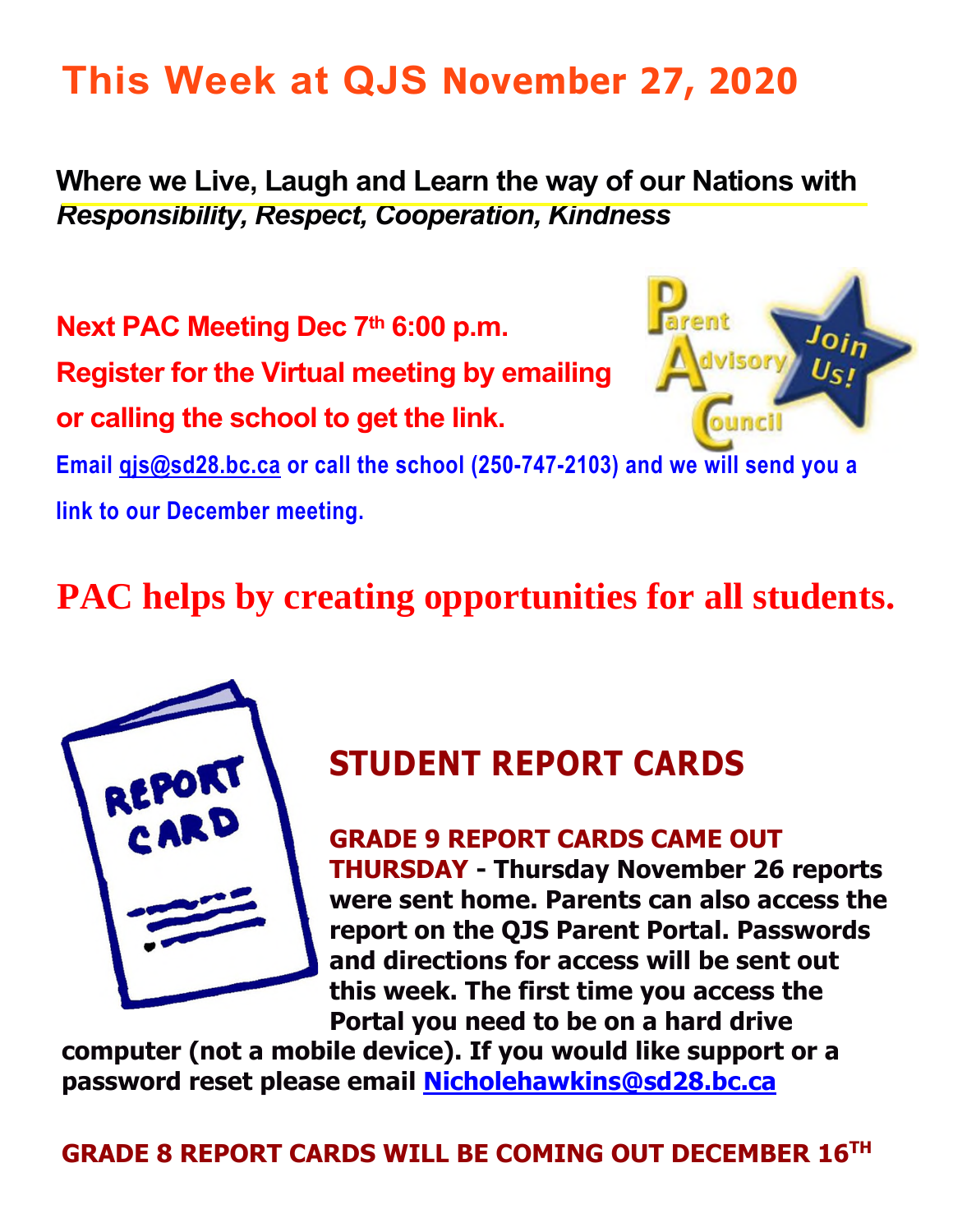

### **NEW: IN THE PARENT'S CORNER Information for Parents**

Friday, November 27 was our Indigenous NI Day. These days make a huge difference in our ability to come together as a teaching staff and create school wide opportunities for professional growth.

### **Key Note Speaker for our Indigenous NI Day: Kevin Lamoreux**

**Check out the 19 min Kevin Lamoreux YouTube video <https://www.youtube.com/watch?v=9FG8SXalxTg>**

**QJS Staff learning about traditional smudging from our valued colleague Karen Green. (NI Day) Many thanks to her for sharing her knowledge and traditions.** 

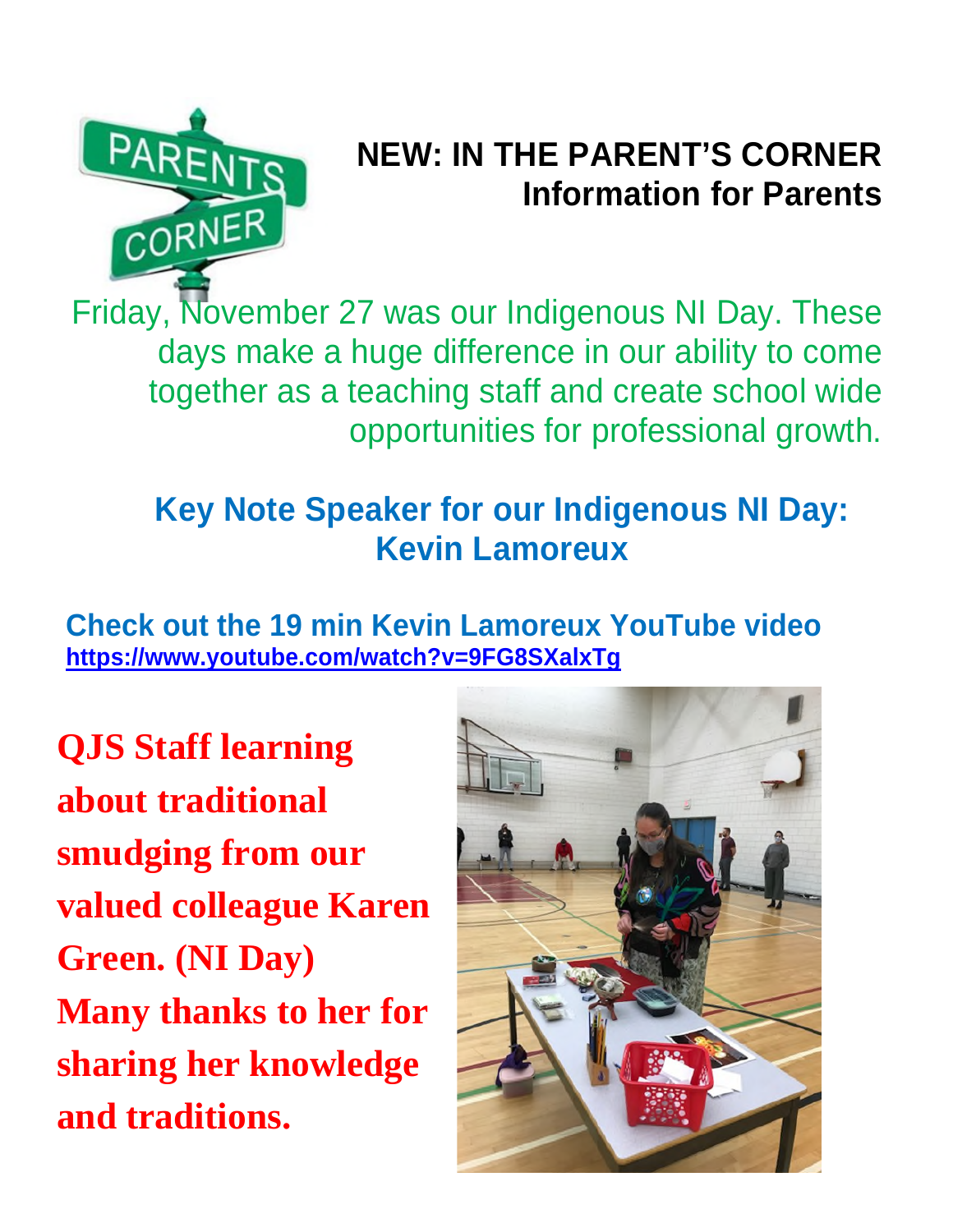# **What's Going on at Lunch?**



**We continue to work on creating spaces and options for student lunch time activities. Thanks to those teachers who have been able to help with this.** 

**We appreciate everyone's patience and understanding as we find safe ways to work within our space and the COVID-19 constraints.**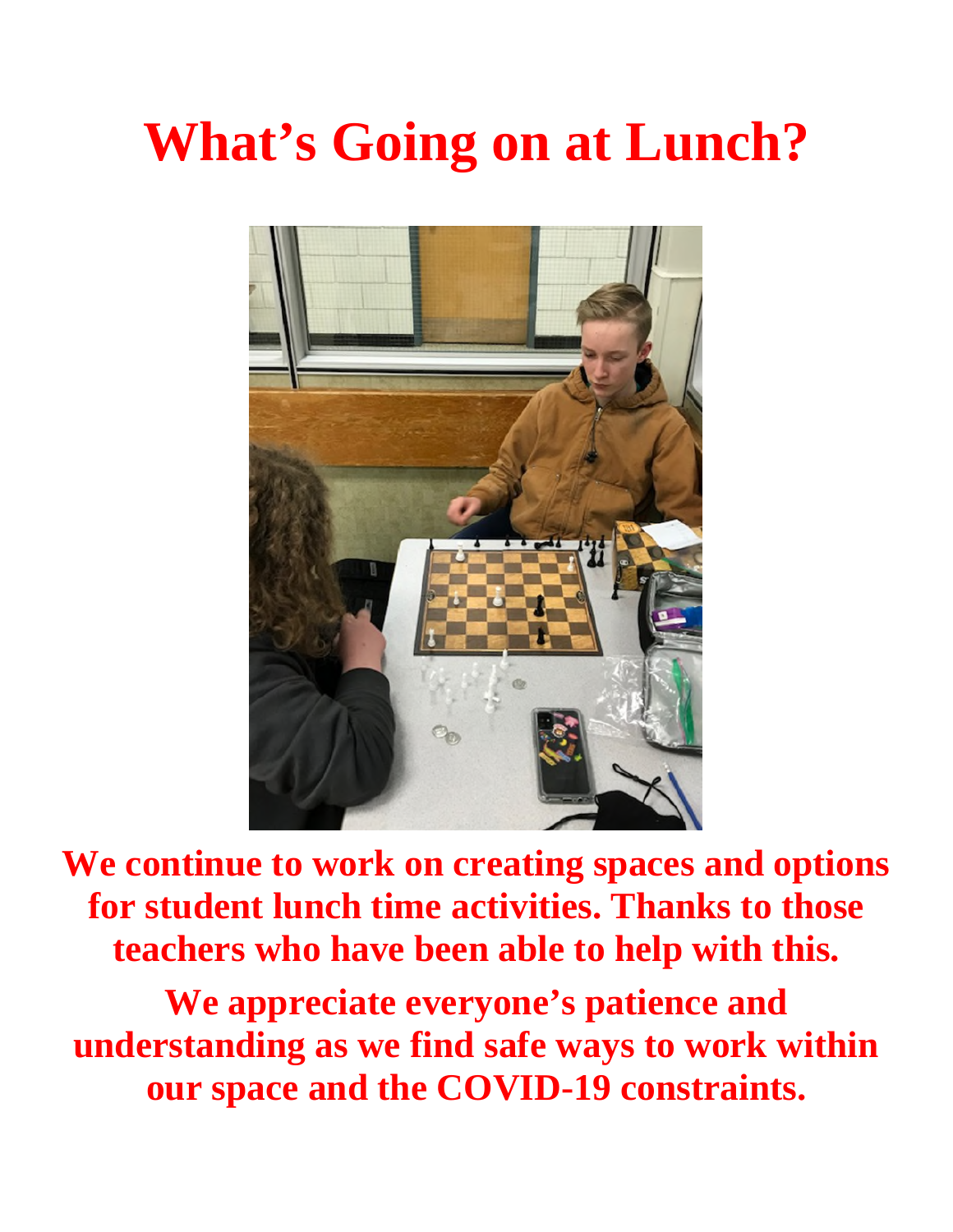

**Getting into the Holiday Spirit ~ you can find joy and generosity in schools!** 

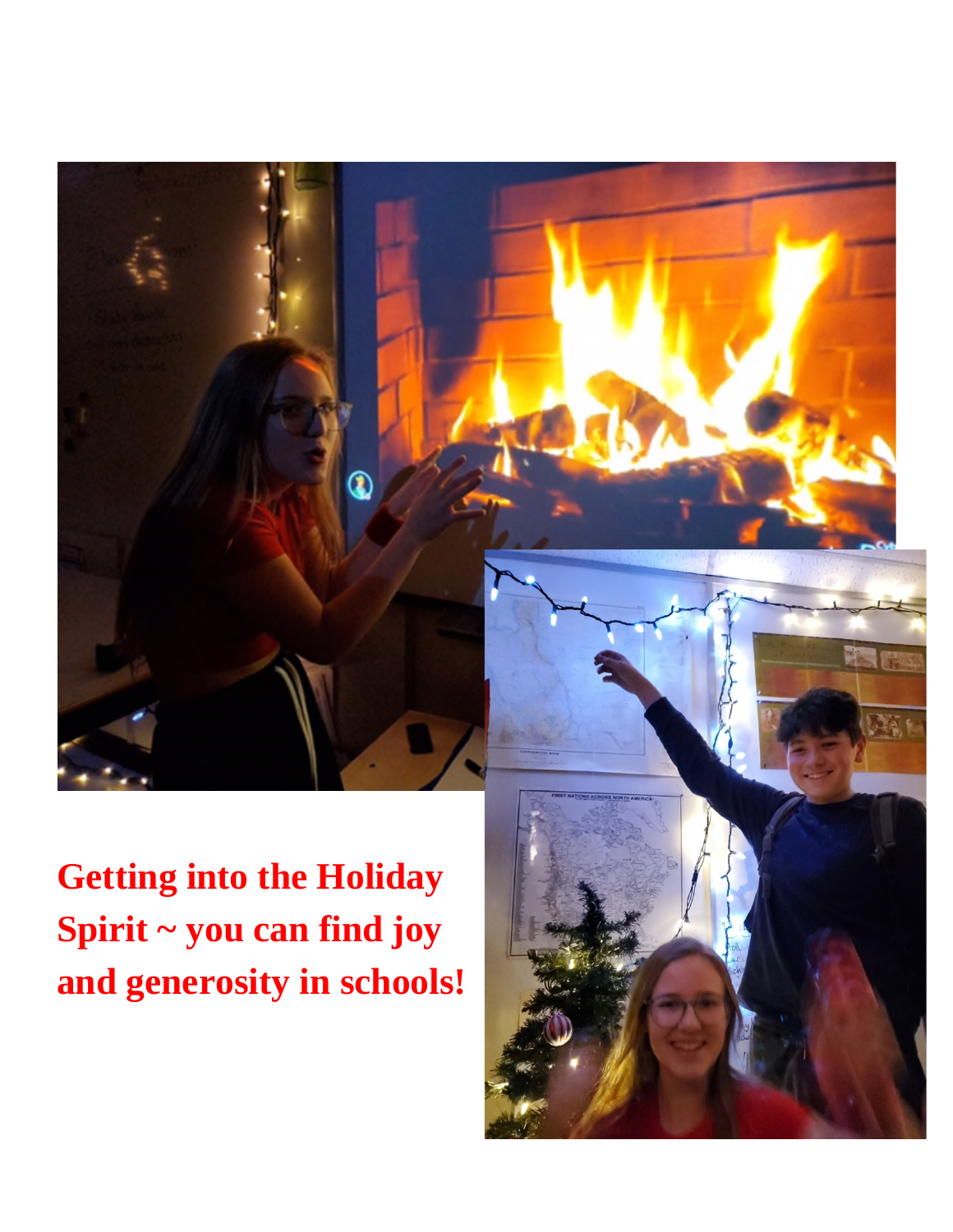**LOCKDOWN DRILL Took place Thursday, Nov. 26 1:45**

**Knowing what to do in an emergency helps us all. Questions or concerns contact us: 250-747-2103** 

**Take our 6 question survey and help us improve.** 

**Thanks for taking the time; over 100 people have already spoken and your feedback is helping us**  with our planning.

**Follow the link and email us your feedback** 

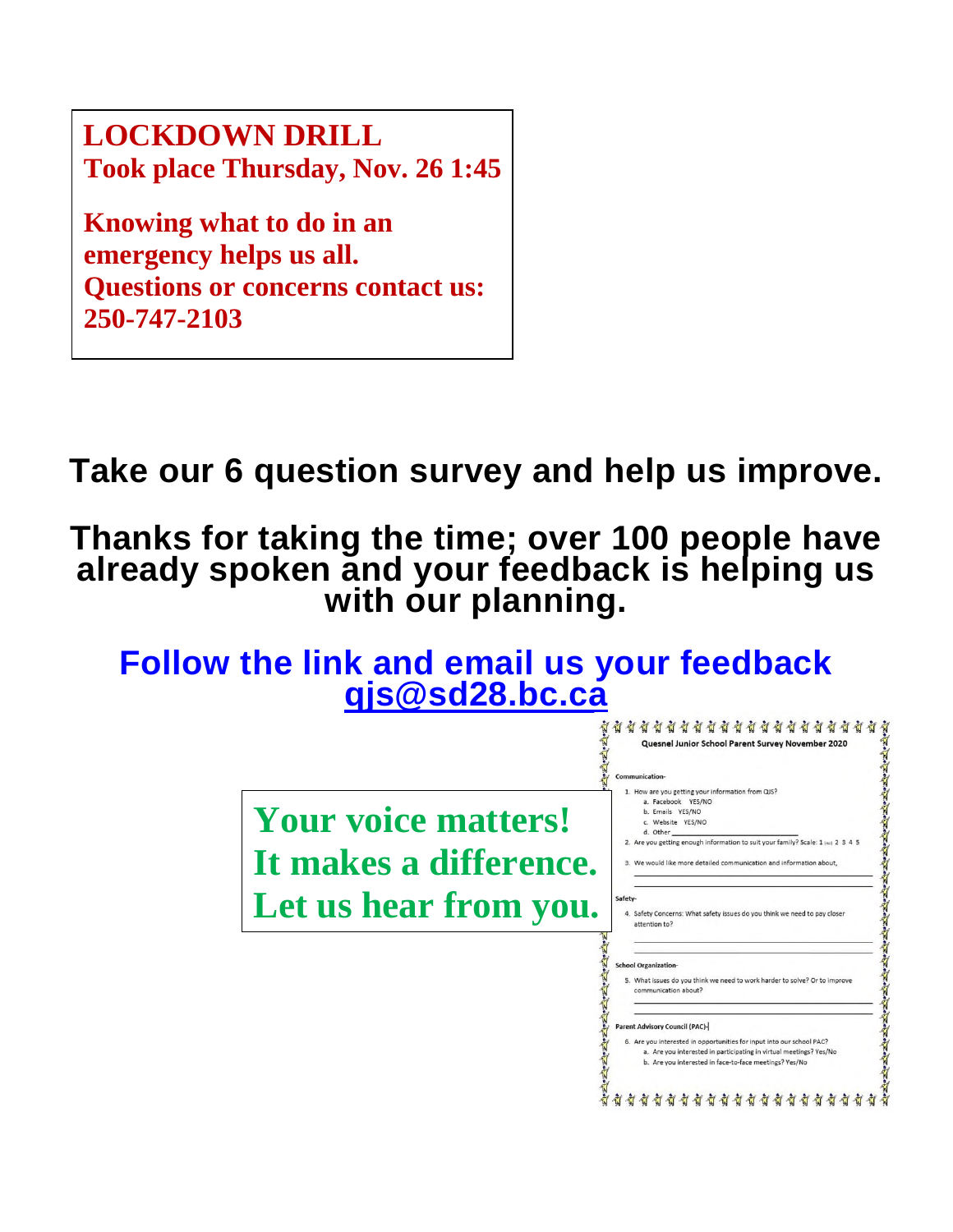

**Know about something going on? Please let us know.** 

**We work with families and students to resolve issues. The problems that continue are usually the ones we don't know about yet! Contact us: 250-255-6057, 250-747-2103**